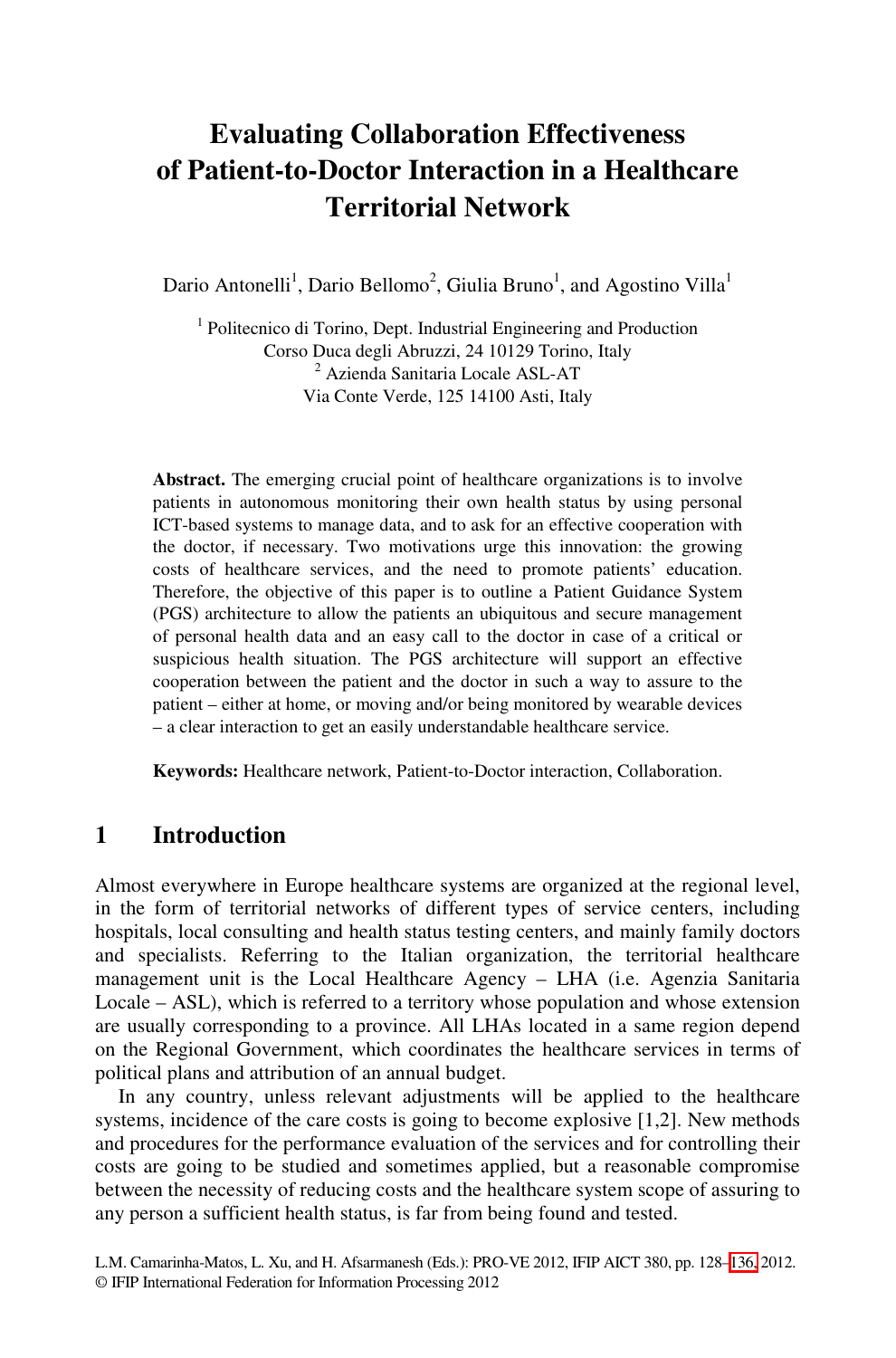Experience of the authors in analyzing the care system of the LHA in the Asti province, North-West Italy, in recent research projects (www.codesnet.polito.it and www.lep.polito.it/prinsalute), shown that a real key of the health care quality is the improvement of the cooperation between the patients and the family doctors: these last ones are the basic stones of the healthcare system, because they operate at the same time as patient's consultant – by acquiring symptoms and selecting therapies – and as "drivers" of patients flows among the LHA service centers. Then, an effective collaborative interaction between a patient and his/her doctor becomes the crucial step for improving the LHA quality of services.

Based on these concepts, the *Patient Guidance System (PGS) Architecture* here outlined has two complementary goals. First, to allow the patient an ubiquitous and secure management of his/her personal health data and, in case either of not being able to recognize the health status, or of a critical health situation, to call the doctor for help by supporting an effective cooperation between the patient and the doctor (the two "actors" of the healthcare system).

As it will be shown in the following, the PGS Architecture could also support some innovative collaborative actions. Since the remote patients are persons frequently not expert of the LHA service network operations neither of the devices for selfmonitoring their health status, patients and doctors must be equipped with a proper connection with a Data Maintenance and Securitization Centre (usually located at the regional healthcare government centre), managing data and information for the whole PGS Architecture, and equipped with a connection with the Network Maintenance Resources devoted to assure the efficiency of the whole connecting network. Furthermore, Distributed Telemedicine Network, already existing, will make possible to remote or moving patients to activate the connection with their Personal Health Records (PHR) by operating on data and information of various type and nature (monitored, vocal, images).

The described project is currently at a design stage, but a real application to an Italian LHA is under consideration.

# **2 The PGS Architecture**

Based on the above introduced scope of the PGS Architecture, the effective cooperation between the patient and the doctor must be obtained through an IT infrastructure suitable for applying the following actions/controls.

- To enable the patient to contact his/her Personal Health Record (PHR), stored in a secure digital repository, by using a *PHR Consultation Facilitator*, that is a new original communication system assuring the effective interaction between patients and their own PHRs;
- To support the patient in monitoring his/her own PHR by using a Digital Library of simple and comprehensive patient's health status models (ontology) and an original set of patients-dedicated rules to analyze PHR (semantics), all organized into a *Patient Consultation Support Base* such to be used also by unskilled persons;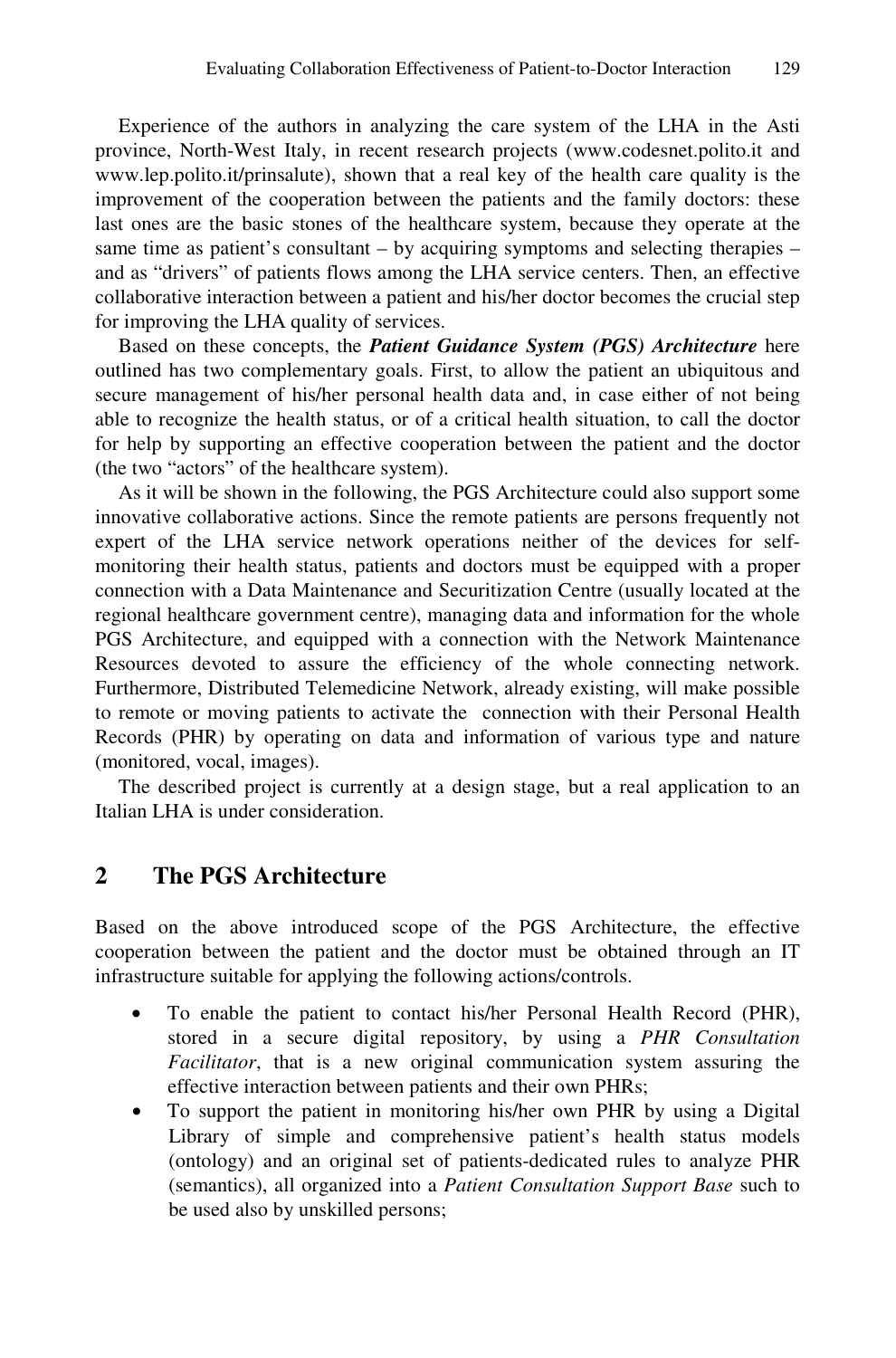- To enable the patient to call a doctor for help, by using a *Patient-To-Doctor (P2D) Interaction Facilitator* which makes as cooperative and as easy as possible the communication between the two actors;
- To facilitate remote or moving patients in activating connection with either their family doctor or any other healthcare service centre through a *Distributed Telemedicine Network (DTN)*, to transfer physiologic data and health information of various type and nature and to ask for immediate and understandable support.

The following sub-sections will give a detailed presentation of the above listed PGS components.

# **2.1 The PGS Infrastructure**

The basic scheme of the PGS Architecture is the infrastructure illustrated in Figure 1. In schematic terms, it will be obtained by the functional integration of (i) the PHR Intelligent Management System (*PHR-IMS*), devoted to Patient-To-Doctor collaborative communication, (ii) the IT network connecting patients whose health status is continuously monitored by portable devices with their PHR Digital Repository, and (iii) the Communication Support System between the PGS and the coordination centre (usually located at the regional level), to support all users of the PGS Architecture in front of unexpected events, either due to connection problems or due to exceptional situation of the patient's health status.

The basic functionalities of the PGS Architecture will be the following:

- To facilitate the patient in the consultation of his/her Personal Health Record (PHR), such to apply a personal monitoring of the health status as well as of safety alert parameters;
- To facilitate the patients mobility in three forms: *Mobility of a patient inside the area* managed by the Local Healthcare Agency where patient is residing, from his/her family doctor to other doctors, specialists and other health care centres; *Mobility of a patient outside*, i.e. towards sanitary centres of other Territorial Healthcare Agencies; *Mobility of a patient to another country*, with a different language.
- To facilitate the interaction between a patient and the doctor such that the former could receive help in understanding his/her own health status, and should be supported in giving an as clear as possible presentation of his/her symptoms;
- To support on one hand the request of new sanitary information by the doctor to the public (or private) Regional Agency managing healthcare services (also disseminating information on new products, new protocols, etc.), on the other, to help doctors in detecting potential patient mistakes in contacting them or wrong or unwilling choice made by non-expert patients, using P2D.

In addition, assurance of the necessary data security and privacy protection requires that a common management of data, as well maintenance of both data and system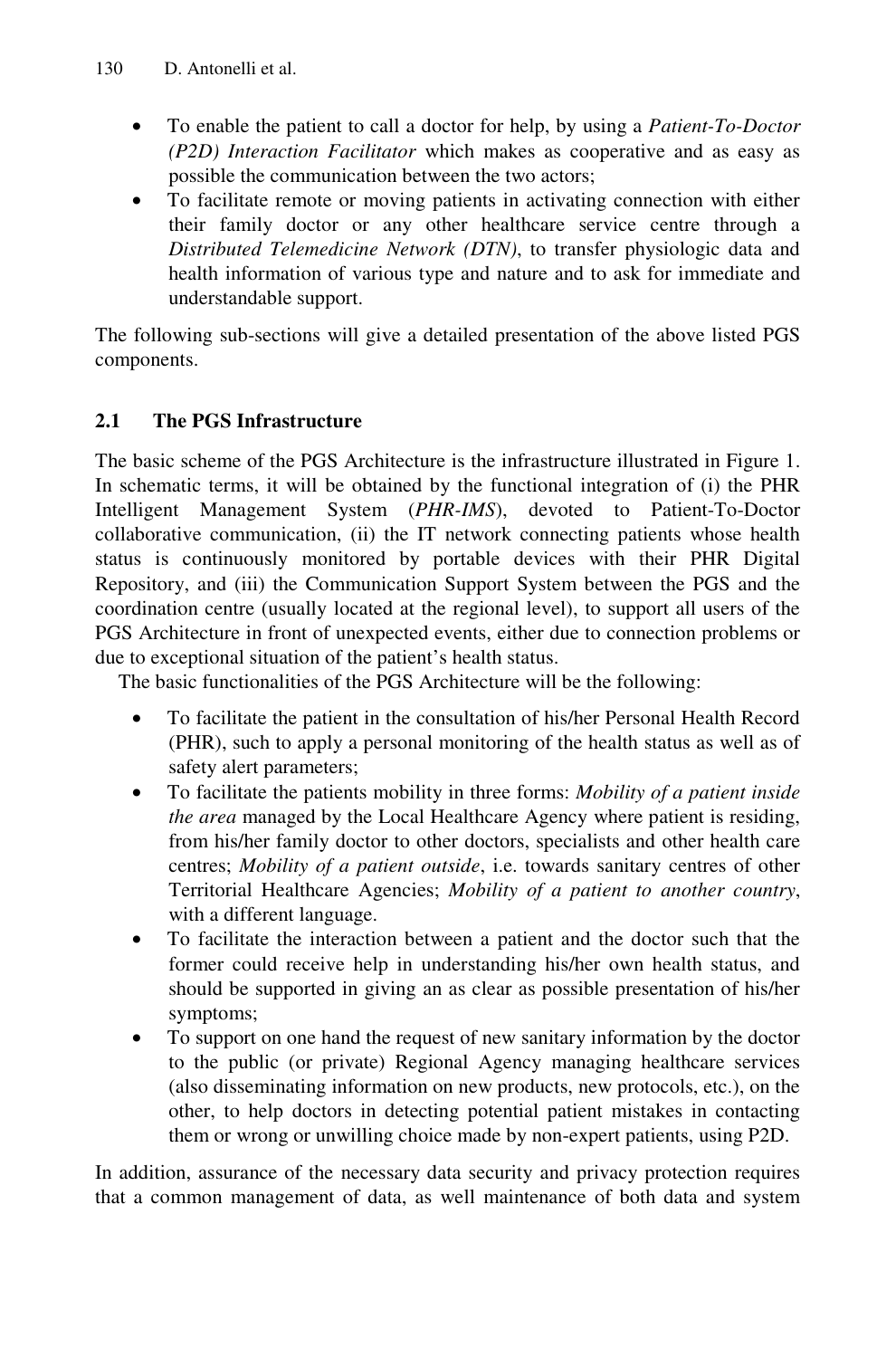effectiveness, must be guaranteed by a Regional Healthcare Agency which must have at disposal both the complete data base of PHRs, such to make analyses of the population health, and the most recent information on new drugs, new protocols and treatments, and be able to support demands from doctors and also disseminate information, such as to integrate latest available medical knowledge.



**Fig. 1.** Scheme of the PGS Architecture

#### **2.2 Conceptual Model of the PHR Intelligent Management System**

Figure 2 gives a sketch of the Intelligent Management System to be made at disposal of the patient in order to make a consultation of the personal PHR and, in case of critical situations, to ask the doctor for help.

The basic components of the PHR-IMS are described in the following (numbers are referred to the PHR-IMS components and the data/information flows illustrated in the Figure 2).

- 1. Data generated from the patient monitoring system (portable device, wearable computing, etc.)
- 2. Data & information from a contact call by the patient ( patient's inputting data using a Web form, phone call with a health care centre operator, etc.)
- 3. Ontology with patient medical and social models as well as rules concerning healthcare services that could be obtained (e.g. administrative norms established for the considered region, country, etc.), generated by formalizing existing and newly defined models, as well as by integrating/extending existing standards, taxonomies, etc.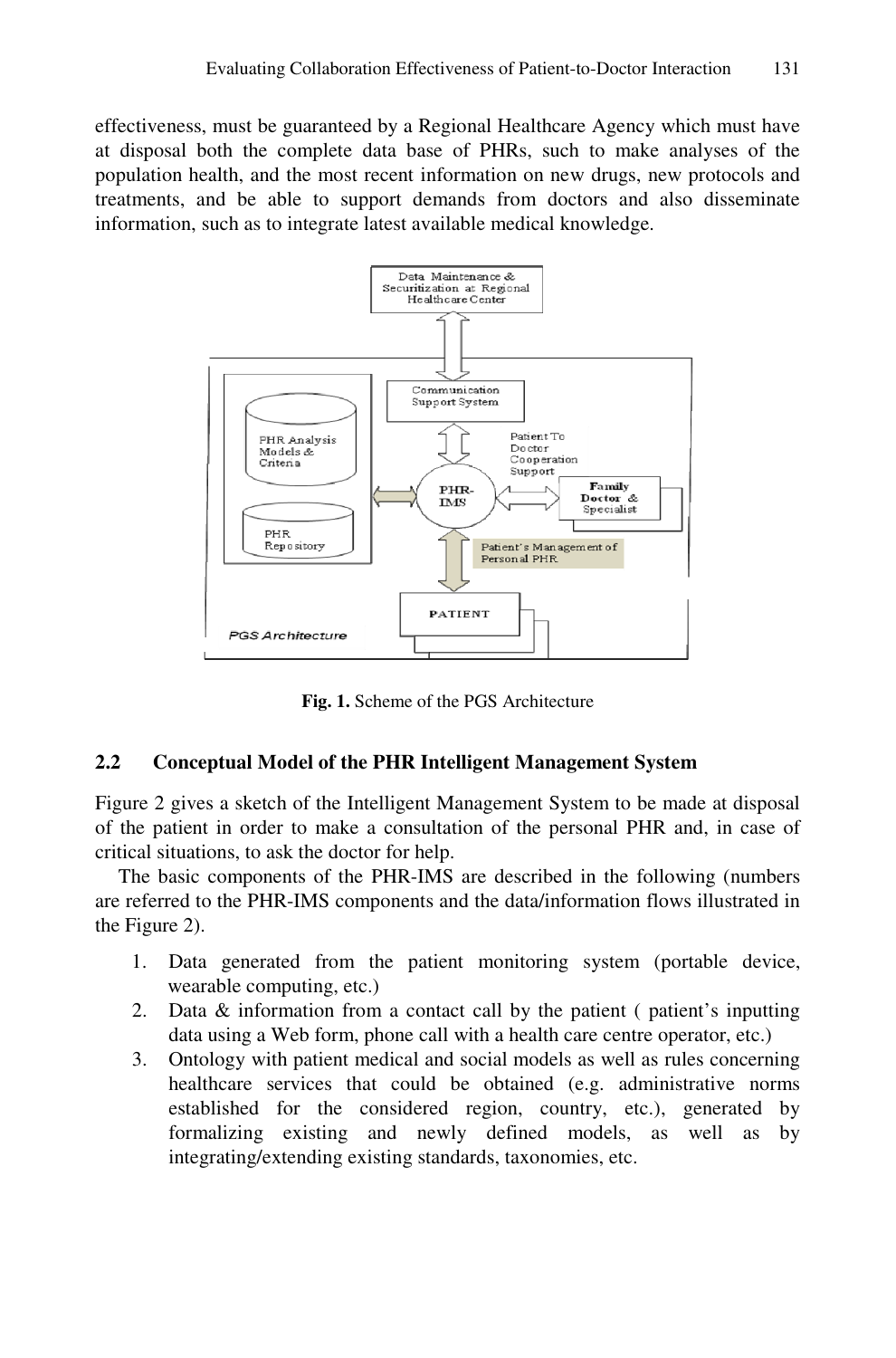- 4. Semantic rules to guide the calling patient to analyze his/her own PHR and making a personal "diagnosis" of the proper health status such as to recognize if a call to doctor is necessary, owing to unclear vision of the health status or to physical problems;
- 5. *Facilitator* of the patient interaction with the system (input), exploiting medical and social models to tailor the PHR monitoring process to the patient's characteristics, attitudes, etc. ("interact to understand"), and *Generator* of a snapshot of patient health status to be stored (by descriptive model based on measured parameters, historical data, models & thresholds), by verifying each time the patient's clinical parameters and adjusting their thresholds to the current conditions of the calling/monitored patient;
- 6. Patient instance (PHR) in the Digital Repository;
- 7. Patient profiling (models, thresholds, history, etc., mining literature and analogies), doctor profiling, Patient-To-Doctor matchmaking and guide to read of patient history (e.g. augmented reading, variation in patient health status), description of the rules for diagnosis to the calling patient (reasoning, procedures and prescriptions), update of the Digital Repository with the outcomes of the Patient-To-Doctor cooperation process.



**Fig. 2.** Model of the PHR Intelligent Management System

It must be remembered indeed that the remote patients are persons frequently not expert of the connecting network operations neither of the devices for monitoring their health status. Then, the two blocks  $N^{\circ}$  5 and  $N^{\circ}$  7, that are the PHR Consultation Facilitator and the Patient-to-Doctor Interaction Facilitator must be equipped with a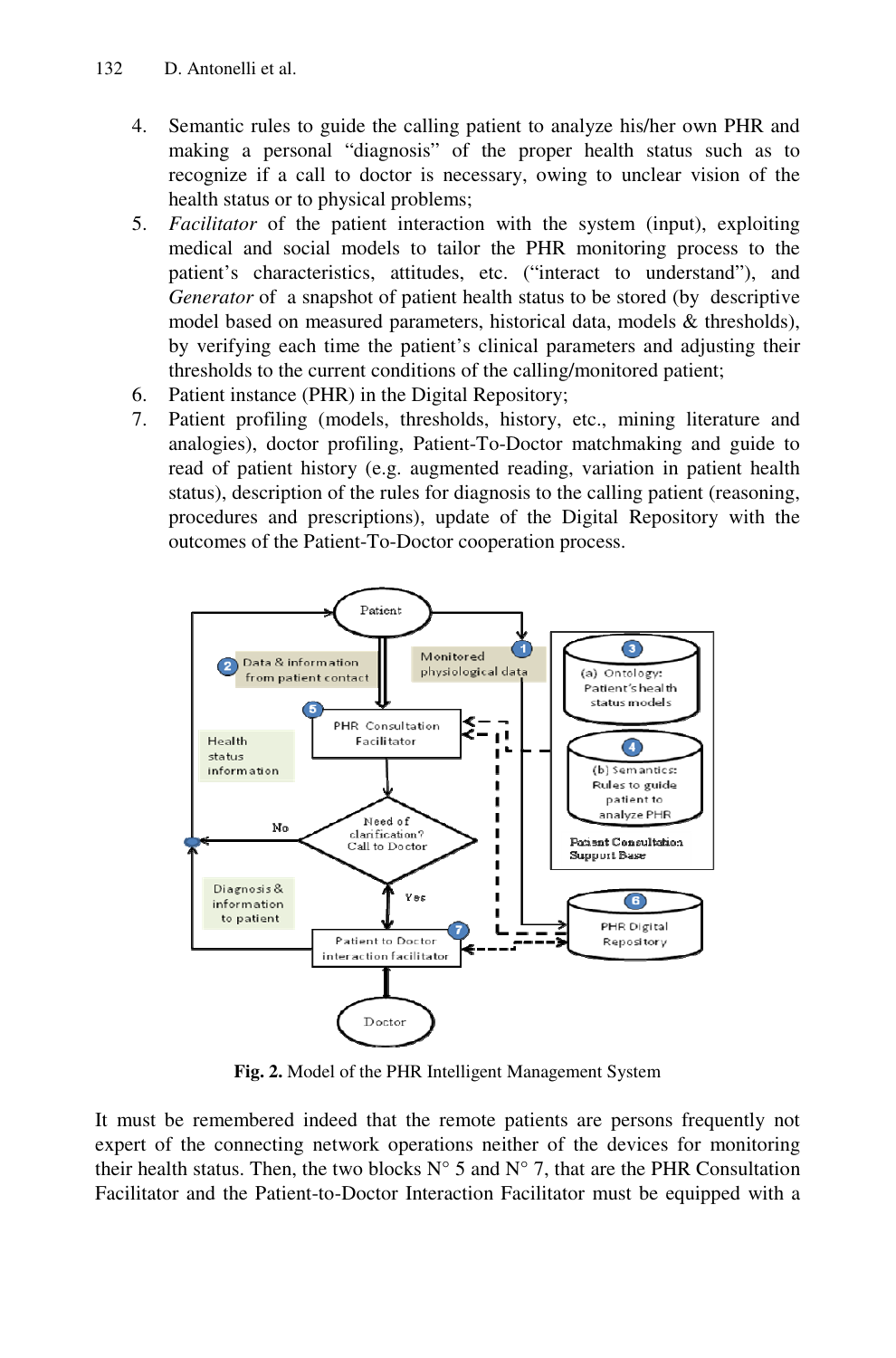proper connection with the Data Maintenance and Securitization Centre (usually located at the regional healthcare government centre), managing data and information for the whole PGS Architecture, and have also to be equipped with a connection with the Network Maintenance Resources devoted to assure the efficiency of the whole connecting network. The above mentioned connections play the role of Communication Support System among patient, doctor and the Data Maintenance and Securitization Centre.

## **3 Short Survey of the State-of-the-Art**

In order to evaluate the innovation contained in the proposed PGS Architecture, as well as of its potential application, two types of existing systems in the healthcare sector, with special reference to the patient support and the interactions between patients and doctors have been analysed: (i) systems already in operation, and (ii) recently published results.

Referring to existing systems for PHS analysis already in operation, the following two examples have been analyzed. The Microsoft HealthVault<sup>1</sup> allows for the creation of a personal repository of health information a citizen can "bring" with him/her and access when needed. The HealthVault can be populated by either uploading data from health/fitness devices, by digitizing paper records or by connecting to pharmacies and labs online. Google Health<sup>2</sup> is designed to allow citizen to organize, track, monitor, and act on their health information. Specifically, its users can manage their health history online, set personal health and wellness goals and track and monitor their progress through both embedded and third-party services.

By comparing the two examples with the main features of the on-going PGS Architecture, it can be seen that Microsoft HealthVault and Google Health are strongly oriented to the citizen/patient, with lazy connections with the healthcare system, but they are not specifically designed for collaborative analysis and diagnosis. In general, their functionalities depends on third-party applications developed upon the PHR infrastructure.

Along with the two above products,  $Dossia<sup>3</sup>$  is one of the largest PHR deployments in the world, based on Open Source software. The Dossia system enables individuals to gather copies of their own medical data and to create and utilize their own personal, private and portable electronic health records. In practice, Dossia is an information management system. No specific facilitation of the patient-to-doctor interaction is considered.

By the MHO – Management Health Online system<sup>4</sup>, a healthcare organization can have a complete informatics system, reliable and adapted to the needs with a

 1 http://www.healthvault.com/personal/index.aspx.

 $2$  https://www.google.com/accounts/ServiceLogin?service=health &nui=1&continue=https://health.google.com/health/p/&followup= https://health.google.com/health/p/&rm=hide

 $3$  www.dossia.org.

<sup>4</sup> www.mhc.com.ar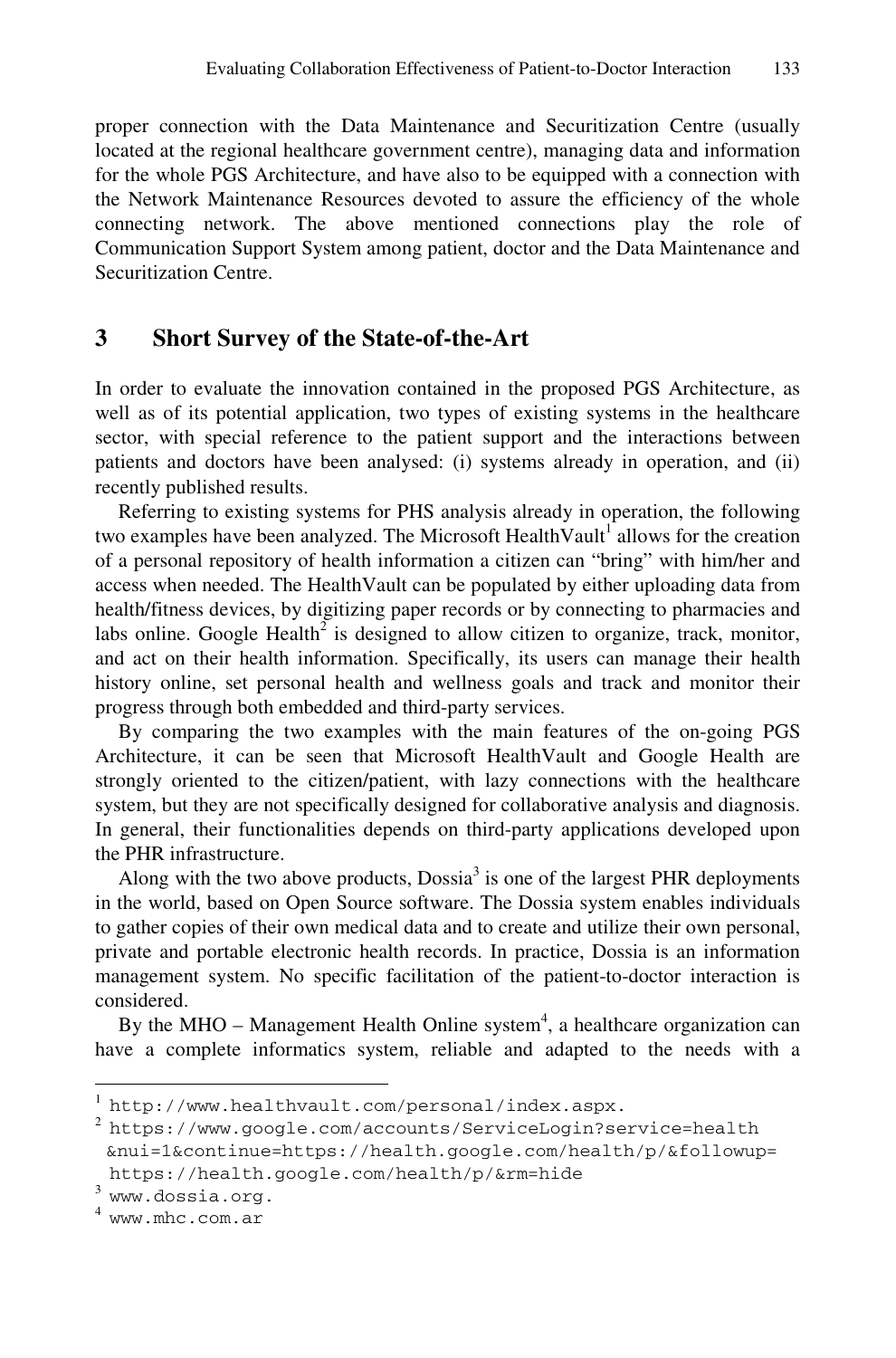reasonable cost of ownership. MHO connects patients and the sanitary structure in a town or a province or a region, through a unique internet-based system, thus managing the patient history and current information in terms of hospitalization, analysis, pharmacy, and make statistics and reports. However, MHO operates as a data base management system with multiple users, the patients; no specific module will support the patients in their understanding of the personal PHR, and no module is providing a cooperative integration of patients with doctors, till now.

Recent years revealed a wide diffusion of papers and, sometime, also books, on the aspects of healthcare when the patient-centered approach is considered. Research and analysis efforts have been developed mainly in the medical area with attention to the potential use of new ICTs, according to two lines.

On one hand, some authors and research centers move to analyze the potentiality of wireless body area sensors, to be used as basic connecting elements in a patient-toservice interaction system. This is the case of [3], where the idea is that a number of tiny wireless sensors, strategically placed on the human body, create a wireless body area network that can monitor various vital signs, providing real-time feedback to the user and medical personnel. In a recent paper with similar approach [4], the authors discuss and map the main findings resulting from the development of a series of four Wireless Sensor Network (WSN) health monitoring prototypes, under the generic name of MoteCare. It devised a generic framework that can be adapted for healthcare monitoring, both at a patient's home or in a care facility is proposed. Other works dealing real-time and mobile physiological data analysis can be found in [5,6].

Whereas the fırst generation of patient-centred e-health studies have been focused largely on discussing how to assure a good tracking of patients, in a recent paper [7] it is proposed that the next generation of e-health research begin to better address the questions of why, how, and for whom the e-health interventions across a variety of health domains could work. This paper discusses some design and analytic approaches for determining what components of e-health programming work, how they work, and for whom. Intuitively, this paper has the ambition of being normative. It gave interesting suggestions for the PGS Architecture here outlined.

One of the most diffused book [8] on the patient-centred healthcare approaches shows how the adoption of a user-centered design (UCD) focus has immensely enriched the health industry, because the application of UCD concepts are key to successful development of e-services, including e-health. Then, it confirms that Patient-Centered E-Health presents the perspective of a distinct form of e-health that is patient-focused, patient-aware, patient-empowered, and patient-active. These same concepts have been considered the basic ones for the PGS Architecture.

# **4 Application in Living Laboratories**

The Local Healthcare Agency of the Province of Asti (ASL-AT) is a typical public institution to manage, control and financing the healthcare service units located in the province territory and the hospitals located in the towns of Asti and Nizza Monferrato. The ASL-AT operations consist of the organization of all territorial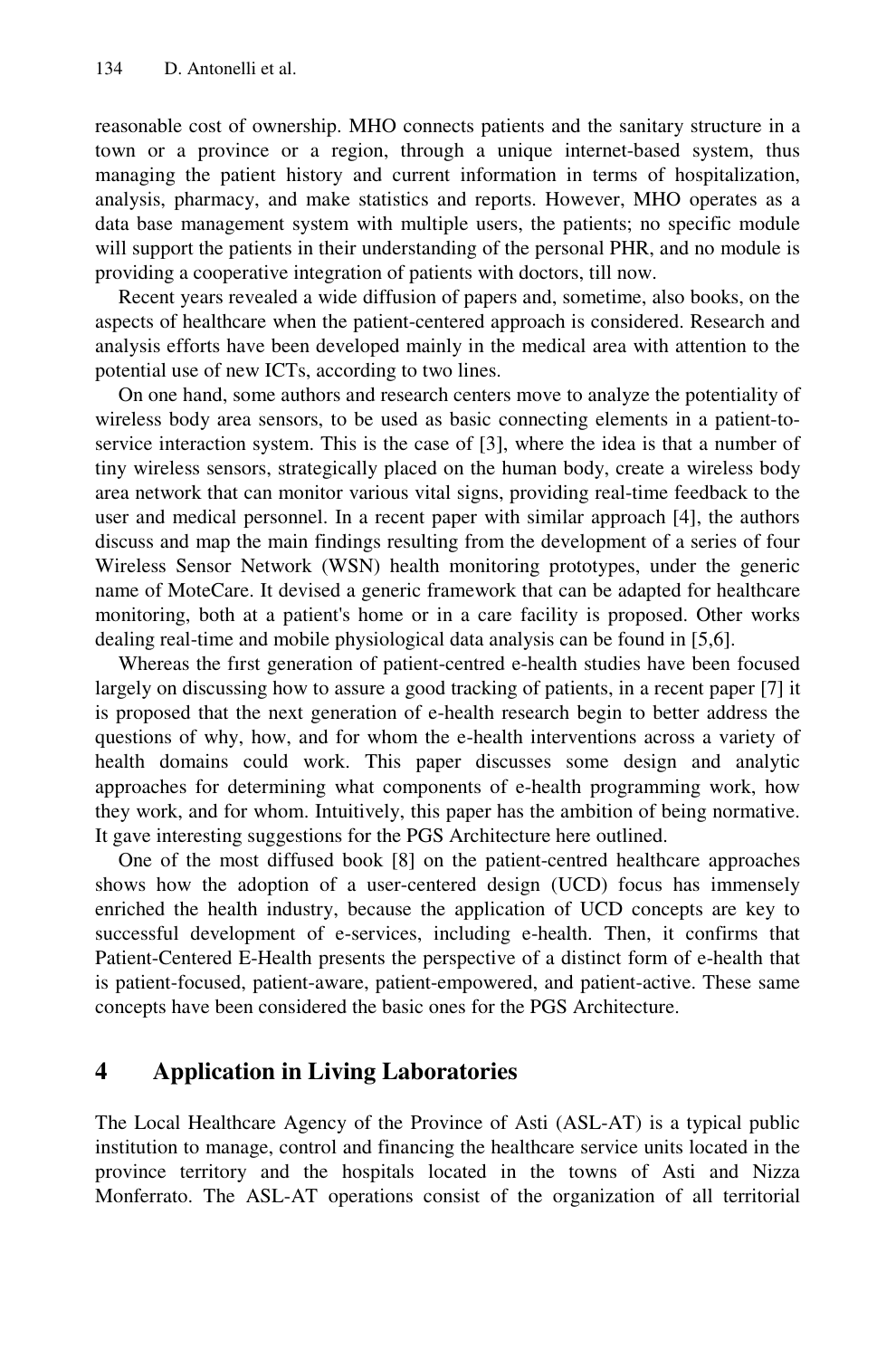services, and a special attention is dedicated to the dissemination of healthcare service opportunities over the territory, directly to patients at their home, to avoid spare time and costs for patients and sanitary operators in the healthcare centres. To perform such operations and to monitor the services supplied to patients, the ASL-AT collects detailed information on the patients' calls as well as on the doctors' contacts. A very large data base, ranging over the last four years, has been made at disposal for analyzing the patient's needs of both information on their own personal healthcare status (that means, the patient history stored in the PHR), and the actual patients' utilizations of the healthcare centres even in case of no real necessity (then, when the use of a remote facilitated connection with a PHR repository could satisfy this type of information need) [9]. The contribution of ASL-AT to the present on-going research will allow to give a complete evaluation of the potentials of the proposed PGS Architecture in a region where the actual healthcare service is centred on the doctor and the patient is still considered a "client" of the service network. Indeed, the evolution of any healthcare organization must be towards a patient-centred system: this is the expected evolution also of the new Italian Minister of Health for the ASLs innovated operations. Then, the on-going evolution of the PGS research line will move along the following two directions. On one hand, to complete the definition of the health status models, the ontology and the semantics by analyzing actual healthcare prescriptions and devising their translation into easy/usual language. On the other, to analyze the actual patients' needs, by using the ASL-AT data base with about 8.7 million prescriptions per year, for about 215.000 persons, among which 48% contact doctors and/or healthcare service centres for a number of times ranging from 20 (healthy person) to 350 (with chronic disease) per year, all registered in the ASL data base, and with about 200 doctors providing sanitary services.

# **References**

- 1. Villa, A., Antonelli, D., Bellomo, D.: Transferring industrial concepts to helthcare service network management. In: 21st Int. Conf. on Production Research (2011)
- 2. Antonelli, D., Villa, A., MacCarthy, B., Bellomo, D.: Transferability of Industrial Management Concepts to Healthcare Networks. In: Camarinha-Matos, L.M., Paraskakis, I., Afsarmanesh, H. (eds.) PRO-VE 2009. IFIP AICT, vol. 307, pp. 266–273. Springer, Heidelberg (2009)
- 3. Otto, C., Milenkovic, A., Sanders, C., Jovanov, E.: System Architecture of a Wireless Body Area Sensor Network for Ubiquitous Health Monitoring. J. of Mobile Multimedia 1(4), 307–326 (2006)
- 4. Navarro, F., Lawrence, E.: WSN (Wireless Sensor Network) Applications in Personal Healthcare Monitoring Systems: A Heterogeneous Framework. In: 2nd Intl. Conference eHealth, Telemedicine, and Social Medicine, ETELEMED 2010, St. Maarten (2010)
- 5. Varshney, U.: Pervasive healthcare and wireless health monitoring. Mob. Netw. Appl. 12(2), 113–127 (2007)
- 6. Apiletti, D., Baralis, E., Bruno, G., Cerquitelli, T., Fiori, A.: Real-time and Mobile Physiological Data Analysis. Information Discovery on Electronic Health Records, pp. 227– 249. Chapman & Hall/CRC (2009)